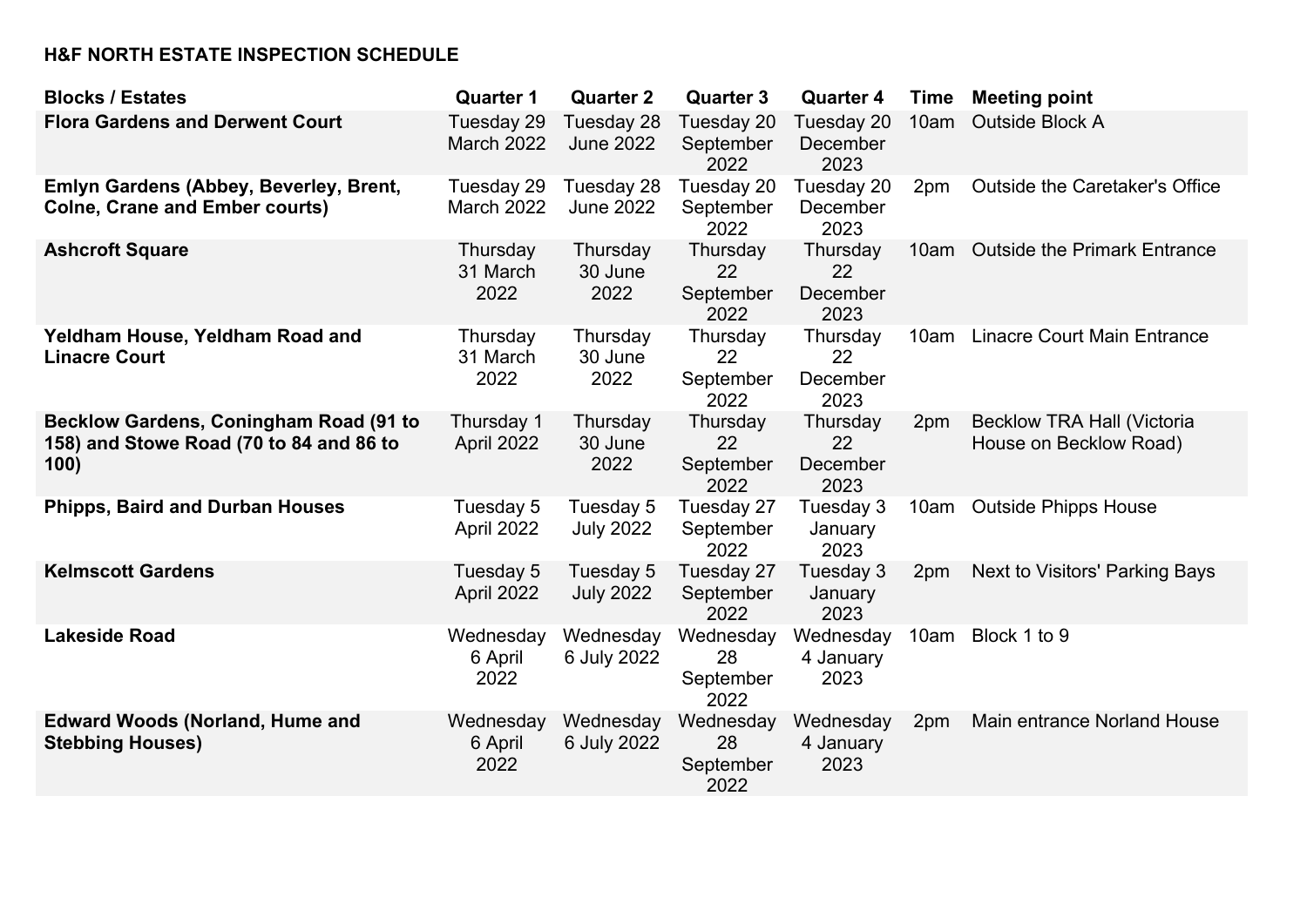| <b>Blocks / Estates</b>                                                                                 | <b>Quarter 1</b>              | <b>Quarter 2</b>               | <b>Quarter 3</b>                    | <b>Quarter 4</b>                | <b>Time</b> | <b>Meeting point</b>                         |
|---------------------------------------------------------------------------------------------------------|-------------------------------|--------------------------------|-------------------------------------|---------------------------------|-------------|----------------------------------------------|
| <b>Woodmans Mews</b>                                                                                    | Thursday 7<br>April 2022      | Thursday 7<br><b>July 2022</b> | Thursday<br>29<br>September<br>2022 | Thursday 5<br>January<br>2023   | 10am        | <b>Outside Woodmans Mews TRA</b><br>Hall     |
| Denham, Evans, Campbell and Mitchell<br>houses                                                          | Tuesday 12<br>April 2022      | Tuesday 12<br><b>July 2022</b> | Tuesday 4<br>October<br>2022        | Tuesday 10<br>January<br>2023   | 10am        | Outside entrance A Campbell<br>House         |
| <b>Champlain, Grey and Davis houses</b>                                                                 | Wednesday<br>13 April<br>2022 | Wednesday<br>13 July<br>2022   | Wednesday<br>5 October<br>2022      | Wednesday<br>11 January<br>2023 | 10am        | Outside entrance A Champlain<br>House        |
| Wengham, Hayter and Orwell Houses,<br><b>Malabar Court and Lawrence Close</b>                           | Thursday<br>14 April<br>2022  | Thursday<br>14 July<br>2022    | Thursday 6<br>October<br>2021       | Thursday<br>12 January<br>2023  | 10am        | Meet outside Malabar Court                   |
| <b>Batman Close</b>                                                                                     | Thursday<br>14 April<br>2022  | Thursday<br>14 July<br>2022    | Thursday 6<br>October<br>2021       | Thursday<br>12 January<br>2023  | 2pm         | Outside Flat 95                              |
| Emlyn Gardens (Fleet, Lea Longford, Mole,<br><b>Roding and Wandle courts)</b>                           | Tuesday 19<br>April 2022      | Tuesday 19<br><b>July 2022</b> | Tuesday 11<br>October<br>2022       | Tuesday 17<br>January<br>2023   | 2pm         | Outside caretaker's office                   |
| <b>Charcroft Court, Westwick Gardens (8 to</b><br>14A) and Netherwood Road (24 to 52A and<br>78 to 80C) | Thursday<br>21 April<br>2022  | Thursday<br>21 July<br>2022    | Thursday<br>13 October<br>2022      | Thursday<br>19 January<br>2023  | 10am        | Block 1 to 6                                 |
| <b>Chisholm Court, Marryat Court, Standish</b><br><b>House and Mylne Close</b>                          | Thursday<br>21 April<br>2022  | Thursday<br>21 July<br>2022    | Thursday<br>13 October<br>2022      | Thursday<br>19 January<br>2023  | 2pm         | <b>Outside Entrance to Standish</b><br>House |
| <b>Frithville Gardens and Arlington House</b>                                                           | Tuesday 26<br>April 2022      | Tuesday 26<br><b>July 2022</b> | Tuesday 18<br>October<br>2022       | Tuesday 24<br>January<br>2023   | 10am        | Main entrance Brooklyn Court                 |
| <b>Sulgrave Gardens</b>                                                                                 | Tuesday 26<br>April 2022      | Tuesday 26<br><b>July 2022</b> | Tuesday 18<br>October<br>2022       | Tuesday 24<br>January<br>2023   | 2pm         | Main entrance Sulgrave<br>Gardens            |
| <b>College Court</b>                                                                                    | Wednesday<br>27April<br>2021  | Wednesday<br>27 July<br>2021   | Wednesday<br>19 October<br>2021     | Wednesday<br>25 January<br>2022 | 2pm         | Entrance 1 to 14                             |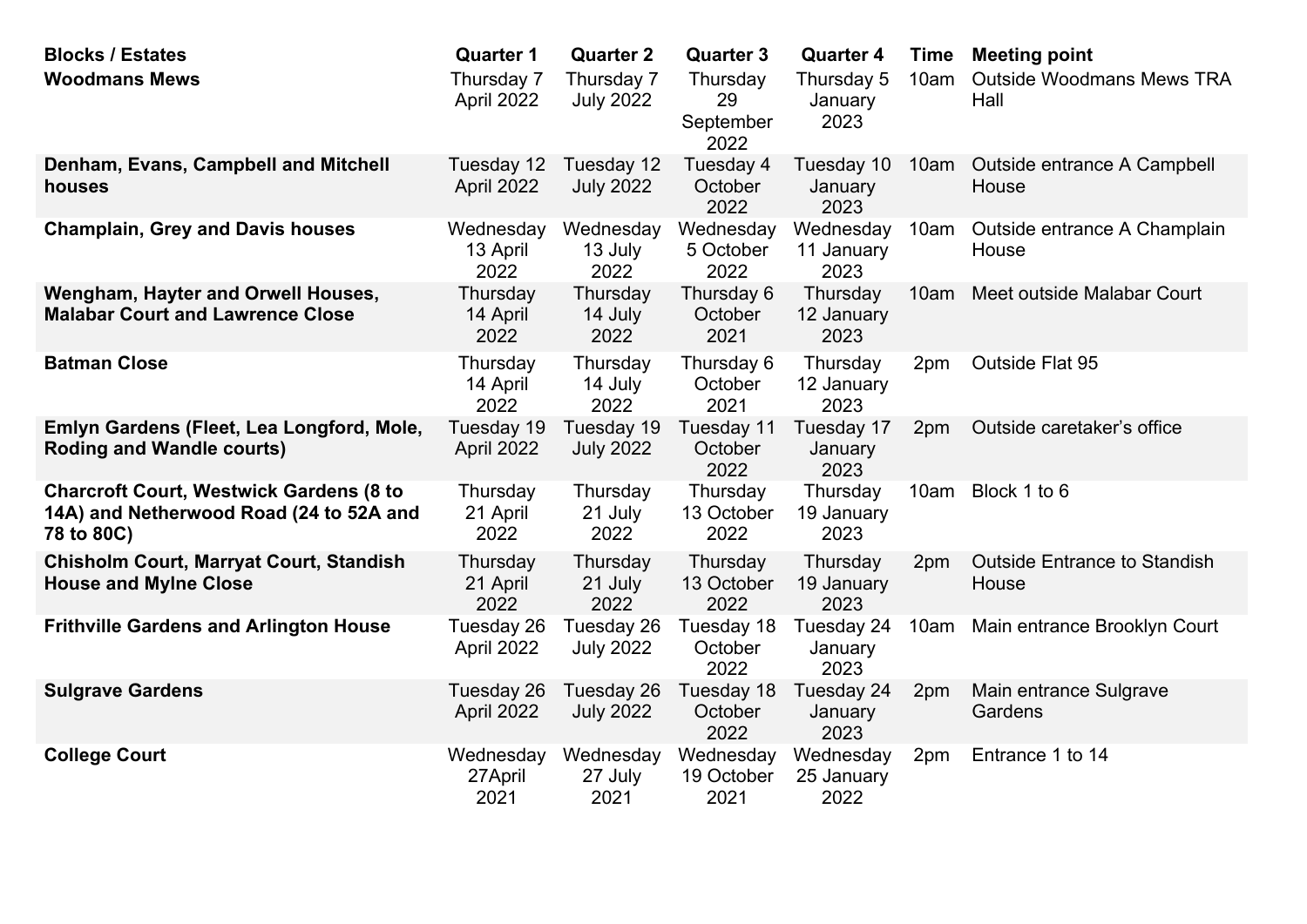| <b>Blocks / Estates</b>                                                             | <b>Quarter 1</b>             | <b>Quarter 2</b>               | <b>Quarter 3</b>                   | <b>Quarter 4</b>                    | <b>Time</b> | <b>Meeting point</b>                                                   |
|-------------------------------------------------------------------------------------|------------------------------|--------------------------------|------------------------------------|-------------------------------------|-------------|------------------------------------------------------------------------|
| Lytton Estate (Burne Jones, Samuel<br>Richardson, Glenallen and the Grange)         | Thursday<br>28 April<br>2022 | Thursday<br>28 July<br>2022    | Thursday<br>20 October<br>2022     | Thursday<br>26 January<br>2023      | 10am        | <b>Outside the Resident</b><br><b>Association Hall</b>                 |
| <b>William Church Estate and Lime Grove</b>                                         | Thursday<br>28 April<br>2022 | Thursday<br>28 July<br>2022    | Thursday<br>20 October<br>2022     | Thursday<br>26 January<br>2023      | 2pm         | Courtyard                                                              |
| <b>Hargraves House</b>                                                              | Tuesday 3<br>May 2022        | Tuesday 2<br>August<br>2022    | Tuesday 27<br>October<br>2022      | Tuesday 31<br><b>March 2023</b>     | 10am        | Outside entrance A, Hargraves<br>House                                 |
| Queen Caroline Estate (Beatrice to<br><b>Alexandra Houses)</b>                      | Wednesday<br>4 May 2022      | Wednesday<br>3 August<br>2022  | Wednesday<br>26 October<br>2022    | Wednesday<br>1 February<br>2023     | 2pm         | <b>Outside the Resident</b><br>Association Hall behind Joanna<br>House |
| Winthrop, Calvert, Carteret and Brisbane<br><b>Houses</b>                           | Thursday 5<br>May 2022       | Thursday 4<br>August<br>2022   | Thursday<br>27 October<br>2022     | Thursday 2<br>February<br>2023      | 10am        | Meet outside Winthrop                                                  |
| <b>Cornwallis, Mackay, Canning and Charnock</b><br><b>Houses</b>                    | Thursday 5<br>May 2022       | Thursday 4<br>August<br>2022   | Thursday<br>27 October<br>2022     | Thursday 2<br>February<br>2023      | 2pm         | <b>Outside entrance A Cornwallis</b><br>House                          |
| <b>Aspen Gardens</b>                                                                | Tuesday 10<br>May 2021       | Tuesday 9<br>August<br>2021    | Tuesday 1<br>November<br>2022      | Tuesday 7<br>February<br>2023       | 10am        | <b>Outside the Resident</b><br><b>Association Hall</b>                 |
| <b>Clifton and Lugard Houses</b>                                                    | Wednesday<br>11 May<br>2022  | Wednesday<br>10 August<br>2022 | Wednesday<br>November<br>2022      | Wednesday<br>8 February<br>2023     | 10am        | Main entrance Lugard House                                             |
| <b>Creighton Close and Abercrombie,</b><br><b>Bentinck and Bathurst Houses</b>      | Thursday<br>12 May<br>2022   | Thursday<br>11 August<br>2022  | Thursday 3<br>November<br>2022     | Thursday 9<br>February<br>2023      | 10am        | <b>Outside Abercrombie House</b>                                       |
| Springvale (Bradford, Burnand and<br><b>Rayburne Courts and Springvale Terrace)</b> | Tuesday 17<br>May 2022       | Tuesday 16<br>August<br>2022   | Tuesday 8<br>November<br>2022      | Tuesday 14<br>February<br>2023      | 10am        | <b>Outside Burnand House</b>                                           |
| <b>Hadyn Park Court and Hadyn Park Road</b>                                         | Wednesday<br>18 May<br>2022  | Wednesday<br>17 August<br>2022 | Wednesday<br>9<br>November<br>2022 | Wednesday<br>15<br>February<br>2023 | 10am        | Outside 1 to 13 Hadyn Park<br>Court                                    |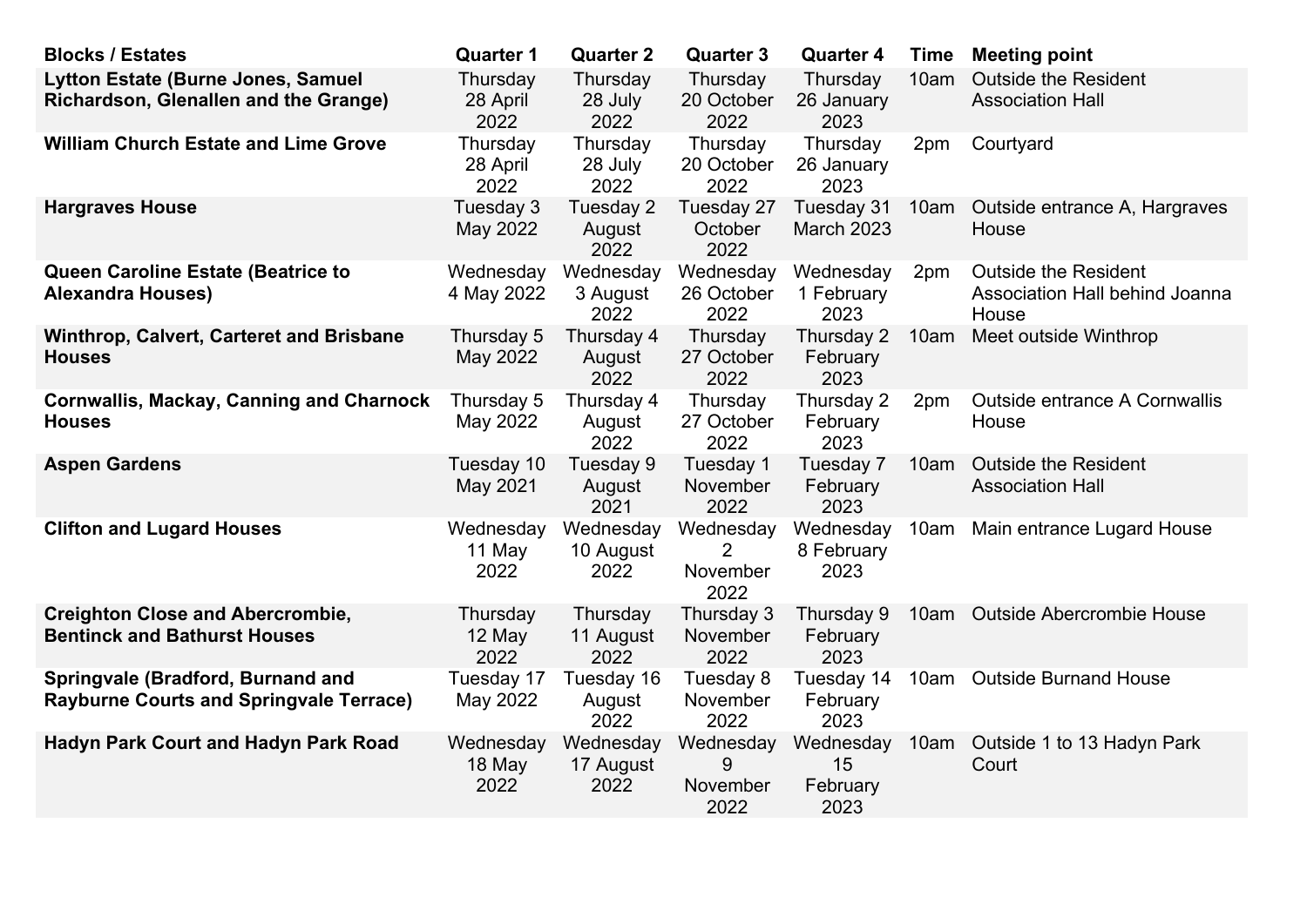| <b>Blocks / Estates</b><br><b>Charecroft Estate (Bush and Shepherds</b><br>Courts)                           | <b>Quarter 1</b><br>Thursday<br>19 May<br>2022 | <b>Quarter 2</b><br>Thursday<br>18 August<br>2022 | <b>Quarter 3</b><br>Thursday<br>10<br>November<br>2022 | <b>Quarter 4</b><br>Thursday<br>16<br>February<br>2023 | <b>Time</b><br>10am | <b>Meeting point</b><br><b>Main Entrance Bush Court</b> |
|--------------------------------------------------------------------------------------------------------------|------------------------------------------------|---------------------------------------------------|--------------------------------------------------------|--------------------------------------------------------|---------------------|---------------------------------------------------------|
| <b>Lawson, Wolfe and Hastings houses</b>                                                                     | Tuesday 24<br>May 2022                         | Tuesday 23<br>August<br>2022                      | Tuesday 15<br>November<br>2022                         | Tuesday 21<br>February<br>2023                         | 10am                | <b>Outside Wolfe House</b>                              |
| <b>Auckland and Blaxland houses</b>                                                                          | Thursday<br>26 May<br>2022                     | Thursday<br>25 August<br>2021                     | Thursday<br>17<br>November<br>2022                     | Thursday<br>23<br>February<br>2023                     | 10am                | <b>Outside Auckland House</b>                           |
| <b>Hudson and Havelock closes</b>                                                                            | Tuesday 31<br>May 2022                         | Tuesday 30<br>August<br>2022                      | Tuesday 22<br>November<br>2022                         | Tuesday 28<br>February<br>2023                         | 10am                | Meet outside Hudson                                     |
| <b>Aldine Court</b>                                                                                          | Tuesday 31<br>May 2022                         | Tuesday 30<br>August<br>2022                      | Tuesday 22<br>November<br>2022                         | Tuesday 28<br>February<br>2023                         |                     | 10am Aldine Street                                      |
| Lytton Estate (Edith Villas, Pelham House<br>and Mortimer House)                                             | Wednesday<br>1 June<br>2022                    | Thursday 1<br>September<br>2022                   | Thursday<br>24<br>November<br>2022                     | Thursday 2<br><b>March 2023</b>                        | 10am                | <b>Outside the Resident</b><br><b>Association Hall</b>  |
| <b>Mackenzie Close and Ellenborough House</b>                                                                | Wednesday<br>1 June<br>2022                    | Thursday 1<br>September<br>2022                   | Thursday<br>24<br>November<br>2022                     | Thursday 2<br><b>March 2023</b>                        | 2pm                 | Outside Block A Ellenborough                            |
| Springvale (Brangwyn, Calcott, Thackaray,<br>Elgar, Coleridge, Boswell, Bronte and<br><b>Walpole Courts)</b> | Tuesday 7<br><b>June 2022</b>                  | Tuesday 6<br>September<br>2022                    | Tuesday 29<br>November<br>2022                         | Tuesday 7<br>March 2023                                |                     | 10am Outside Brangwyn Court                             |
| <b>Charecroft Estate (Woodford and Roseford</b><br>Courts)                                                   | Thursday 9<br><b>June 2022</b>                 | Thursday 8<br>September<br>2022                   | Thursday<br>1December<br>2022                          | Thursday 9<br>March 2023                               |                     | 10am Concierge office                                   |
| <b>Wood Lane Estate</b>                                                                                      | Tuesday 14<br><b>June 2022</b>                 | Tuesday 13<br>September<br>2022                   | Tuesday 6<br>December<br>2022                          | Tuesday 14<br>March 2023                               |                     | 10am Community Centre                                   |